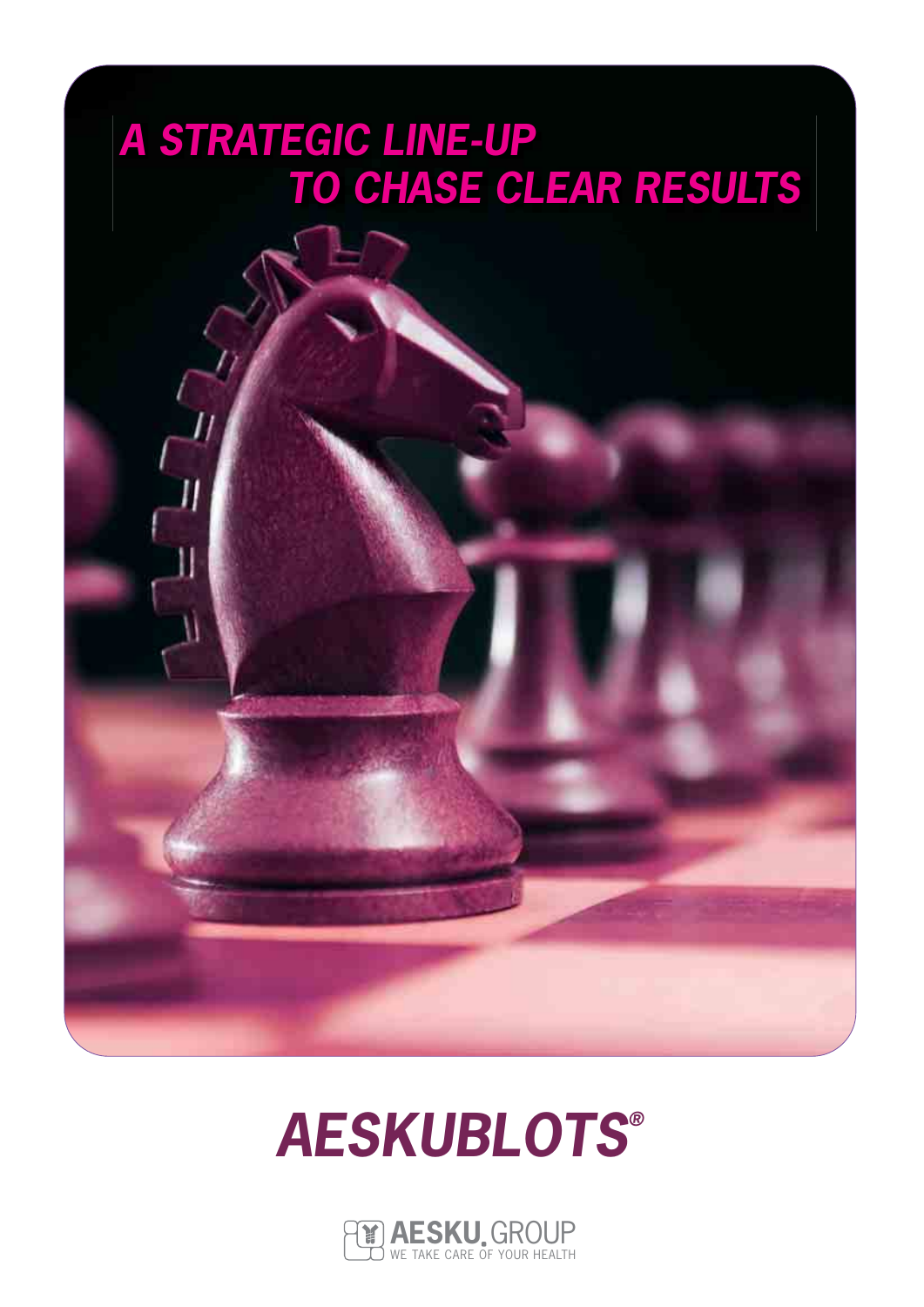## *AESKUBLOTS®*

Rheumatology – Vasculitis – Hepatology – Gastroenterology – Myositis – Lyme Borreliosis

The **AESKUBLOTS**<sup>®</sup> test line represents a variety of different immunoblots for efficient profile testing of autoimmune and infectious diseases.

Coated with a plethora of specific antigens on one test strip, *AESKUBLOTS*® provide a complete diagnostic overview in a single test and are suitable for r screening of autoimmune diseases as well as cost-effective differential diagnosis.

*For easy interpretation of AESKUBLOTS*®*, AESKU.DIAGNOSTICS provides s a dedicated evaluation software* **AESKU.**SCAN®*.*



## *AESKUBLOTS ANA-17 Pro*

|  | reference line                |
|--|-------------------------------|
|  | function control              |
|  | cut-off control               |
|  | dsDNA<br><b>Nucleosome</b>    |
|  | <b>Histone</b>                |
|  | SmD1<br><b>PCNA</b>           |
|  | Rib-PO                        |
|  | SS-A/Ro 60kD<br>SS-A/Ro 52 kD |
|  | $SS-B/La$<br><b>CENP-B</b>    |
|  | <b>ScI-70</b>                 |
|  | <b>U1-sn RNP</b><br>AMA M2    |
|  | $Jo-1$                        |
|  | <b>PM-Scl</b><br>$Mi-2$       |
|  | Ku                            |
|  |                               |

#### *AESKUBLOTS*® *ANA-17 Pro (REF 4001)*  24 tests/kit *Conjugate:* anti-human IgG HRP Color-coded (orange) test strips with cut-off and positive control

*Immunoblot for the qualitative detection of IgG antibodies against:* dsDNA, nucleosomes, histones, SmD1, PCNA, Rib-P0, SS-A/Ro60kD, SS-A/Ro52kD, SS-B/La, CENP -B, Scl-70, U1 snRNP, AMA M2, Jo-1, Pm-Scl, Ku and Mi-2 in human serum or plasma.

*AESKUBLOTS®* **ANA-17 Pro** is used for the differential diagnosis of systemic rheumatic diseases. Detection of autoantibodies in *AESKUBLOTS®* with the corresponding specific antigens allows an easier and more reliable differentiation of specific ANAs (anti-nuclear antibodies). The ANAs included occur in active and inactive systemic lupus erythematosus (SLE), mixed connective tissue diseases (MCTD), scleroderma, Sjogren's syndrome, primary biliary cirrhosis (PBC) and polymyositis. **ANA-17 Pro** antigens are fitted on the test strip according to their relevance for the individual autoimmune disease (SLE, Sjogren's syndrome, CREST syndrome, scleroderma, MCTD, myositis, and PBC) allowing easier interpretation.

## *AESKUBLOTS ANA-12 Pro*

|  | reference line    |
|--|-------------------|
|  | function control  |
|  | cut-off control   |
|  | <b>Nucleosome</b> |
|  | dsDNA             |
|  | <b>Histone</b>    |
|  | SmD1              |
|  | U1-snRNP          |
|  | SS-A/Ro 60kD      |
|  | SS-A/Ro 52 kD     |
|  |                   |
|  | $SS-B/La$         |
|  | <b>Scl-70</b>     |
|  | <b>CENP-B</b>     |
|  | $Jo-1$            |
|  | Rib-PO            |
|  |                   |

## *AESKUBLOTS*® *ANA-12 Pro (REF 4000)*

24 tests/kit *Conjugate:* anti-human IgG HRP Color-coded (yellow) test strips with cut-off and positive control

#### *Immunoblot for the qualitative detection of IgG antibodies against:*

nucleosomes, dsDNA, histones, SmD1, U1-snRNP, SS-A/Ro60kD, SS-A/Ro52kD, SS-B/La, Scl-70, CENP-B, Jo-1 and ribosomal P protein (Rib-P0) in human serum or plasma.

*AESKUBLOTS®* **ANA-12 Pro** is used for the differential diagnosis of systemic rheumatic diseases. Detection of autoantibodies in *AESKUBLOTS®* with the corresponding specific antigens allows an easier and more reliable differentiation of specific ANAs (anti-nuclear antibodies). The ANAs included occur in active and inactive systemic lupus erythematosus (SLE), mixed connective tissue diseases (MCTD), scleroderma, Sjogren's syndrome and polymyositis.

#### *AESKUBLOTS Liver Pro*

|  | reference line                                                                               |
|--|----------------------------------------------------------------------------------------------|
|  | function control<br>cut-off control<br>AMA M2<br>SP100<br>LKM1<br>Gp210<br>LC1<br><b>SLA</b> |
|  |                                                                                              |

## *AESKUBLOTS*® *Liver Pro (REF 4004)*

24 tests/kit *Conjugate:* anti-human IgG HRP Color-coded (brown) test strips with cut-off and positive control

*Immunoblot for the qualitative detection of IgG antibodies against:* AMA M2, Sp100, LKM1, gp210, LC1 and SLA in human serum or plasma.

*AESKUBLOTS®* **Liver Pro** is used as an aid in the diagnosis of autoimmune liver diseases. The most important autoimmune liver diseases are autoimmune hepatitis (AIH) types 1-3, primary biliary cirrhosis (PBC) and a combination of both diseases (immunocholangiopathy). AIH is a chronic, progressive liver disease of unknown cause, which responds well to immunosuppressive therapy, however, if untreated it has a poor prognosis. PBC is a chronic inflammatory disease of the small and medium-size bile ducts. Undetected it can lead to liver cirrhosis. An early and reliable diagnosis is therefore of great importance.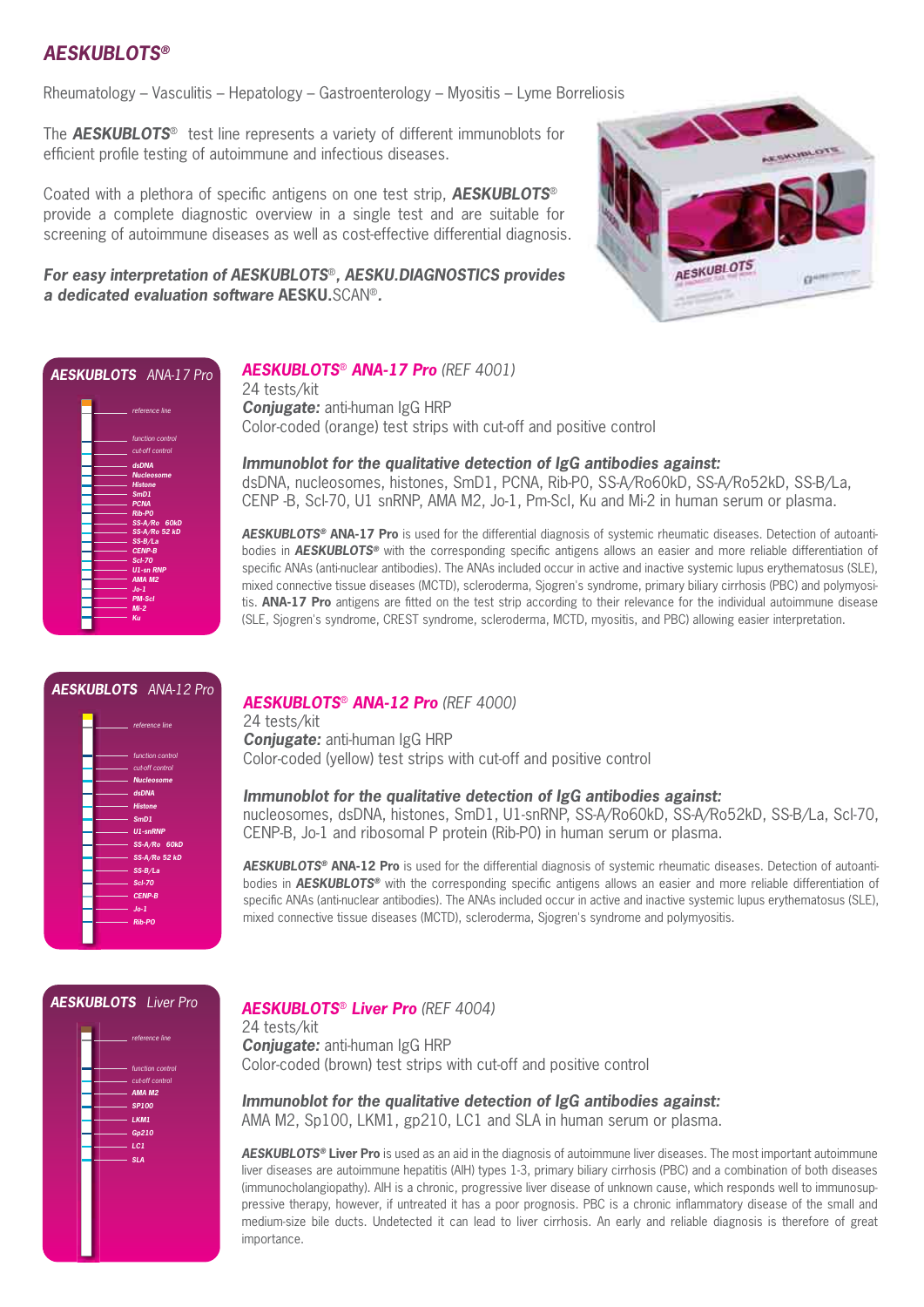## *AESKUBLOTS*® *Myositis Pro (REF 4003)*

24 tests/kit *Conjugate:* anti-human IgG HRP Color-coded (blue) test strips with cut-off and positive control

## *Immunoblot for the qualitative detection of IgG antibodies against:*

Jo-1, Mi-2, Pm-Scl, U1-snRNP and Ku in human serum or plasma.

*AESKUBLOTS®* **Myositis Pro** is designed to help in the diagnosis of poly- and dermatomyositis, as well as myositis-associated autoimmune diseases. Autoimmune myositis represents a heterogeneous group of acquired muscle diseases. Their main clinical and morphological characteristics are muscle weakness and inflammatory infiltration of skeletal muscles.

## *AESKUBLOTS*® *Vasculitis Pro (REF 4002)*

24 tests/kit *Conjugate:* anti-human IgG HRP Color-coded (purple) test strips with cut-off and positive control

#### *Immunoblot for the qualitative detection of IgG antibodies against:*

PR3, MPO and GBM in human serum or plasma.

*AESKUBLOTS®* **Vasculitis Pro** is used for the differential diagnosis of autoimmune vasculitis. Antibodies against proteinase 3 (PR3) and myeloperoxidase (MPO) belong to the group of anti-neutrophil cytoplasmic antibodies (ANCA), which have been described as important markers in the differential diagnosis of autoimmune vasculitis. Anti-PR3 antibodies represent specific serological markers for granulomatosis with polyangiitis (Wegener's) and could play a role in pathogenesis. Anti-MPO antibodies occur in idiopathic and vasculitis-associated rapidly progressive glomerulonephritis, they are found in up to 70% of microscopic polyangiitis, and up to 5-50% in the Churg-Strauss syndrome. Serological detection of circulating antibodies against glomerular basement membrane in the glomeruli (GBM) is the method of choice in diagnosis of Goodpasture's syndrome.

## *AESKUBLOTS*® *Gastro Pro (REF 4005)*

24 tests/kit *Conjugate:* anti-human IgA/IgG HRP Color-coded (black) test strips with cut-off and positive control

*Immunoblot for the qualitative detection of IgA and IgG antibodies against:* Gliadin, Neo-tTg, mannan (ASCA), parietal cells and intrinsic factor-antigen.

*AESKUBLOTS®* **Gastro Pro** is designed to assist in the diagnosis of celiac disease, pernicious anemia and Crohn´s Disease. Each section of the gastro-intestinal tract can be affected by autoimmune gastrointestinal diseases. Disease is often diagnosed years after occurence of initial symptoms and outcome is severe in many cases.

Celiac patients often have an IgA deficiency. In order to avoid false-negative results, *AESKUBLOTS®* **Gastro Pro** detects IgA and IgG antibodies.

## *AESKUBLOTS*® *Borrelia-G (REF 4006) and AESKUBLOTS*® *Borrelia-M (REF 4007)*

24 tests/kit *Conjugate:* anti-human IgG or IgM HRP Color-coded (green) test strips with cut-off and positive control

Immunoblot for the qualitative detection of specific IgG or IgM against *Borrelia burgdorferi* in human serum.

The assays provide tools for confirmation of positive and borderline ELISA (*AESKULISA*® Borrelia-G, *AESKULISA*® Borrelia-M) results, and are in accordance with the two stage testing procedure recommended by the German Society for Hygiene and Microbiology (DGHM).

Lyme disease is a multisystemic disease caused by infection with the spirochete Borrelia burgdorferi, transmitted in Europe mainly by Ixodes ricinus (sheep tick). The antigens coated on the test strips are: p100, VlsE, p58, p41, p39, OspA, OspC and p18.







## *AESKUBLOTS Borrelia*